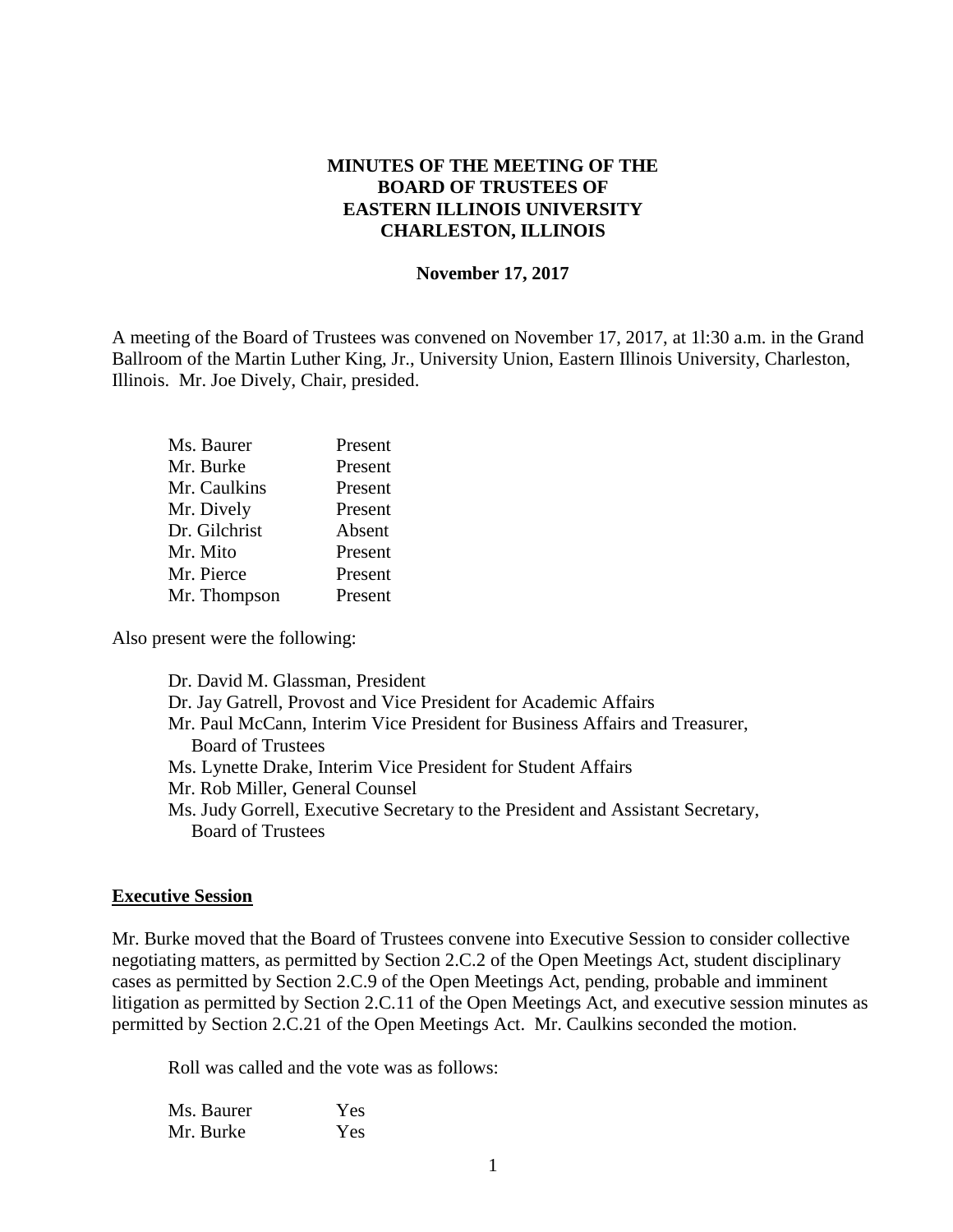| Mr. Caulkins | Yes |
|--------------|-----|
| Mr. Mito     | Yes |
| Mr. Pierce   | Yes |
| Mr. Thompson | Yes |
| Mr. Dively   | Yes |
|              |     |

Motion carried.

Mr. Thompson moved to return to Open Session. Mr. Caulkins seconded the motion.

Roll was called and the vote was as follows:

| Ms. Baurer   | Yes |
|--------------|-----|
| Mr. Burke    | Yes |
| Mr. Caulkins | Yes |
| Mr. Mito     | Yes |
| Mr. Pierce   | Yes |
| Mr. Thompson | Yes |
| Mr. Dively   | Yes |
|              |     |

Motion carried.

#### **Report from Board Chair**

Mr. Dively reported that he is cautiously optimistic. Program development is incredible with 8 new undergraduate programs, 6 new graduate programs, 8 new minors, and 6 more under development. Some things we can't control, but other things we can control such as our brand and how we message it across the state. There is great reason for optimism. This is an exciting time as we work together.

#### **Committee Reports**

#### Executive/Planning Committee

Dr. Glassman provided a Governmental Affairs update. Mr. Josh Norman talked about the marketing implementation and brand awareness. The Executive/Planning Committee received an Athletic update. Trustee Baurer, Dively, and Thompson, along with President Glassman attended the  $2<sup>nd</sup>$ Annual Trustee Conference on the ISU campus on October 30, 2018.

Board Relations Committee – No report.

#### Finance/Audit Committee

Mr. Burke reported that Mr. McCann distributed a draft of the FY17 Financial Statements, currently being audited, and discussed our cash flow. Board Regulations – No report.

### Academic and Student Affairs Committee

Mr. Mito reported that the Academic and Student Affairs Committee discussed several items, including the Student Success Taskforce, faculty searches, Vitalization update, and other activities that have taken place, such as Homecoming, Black Student Reunion, EIU Career Outcomes and Peer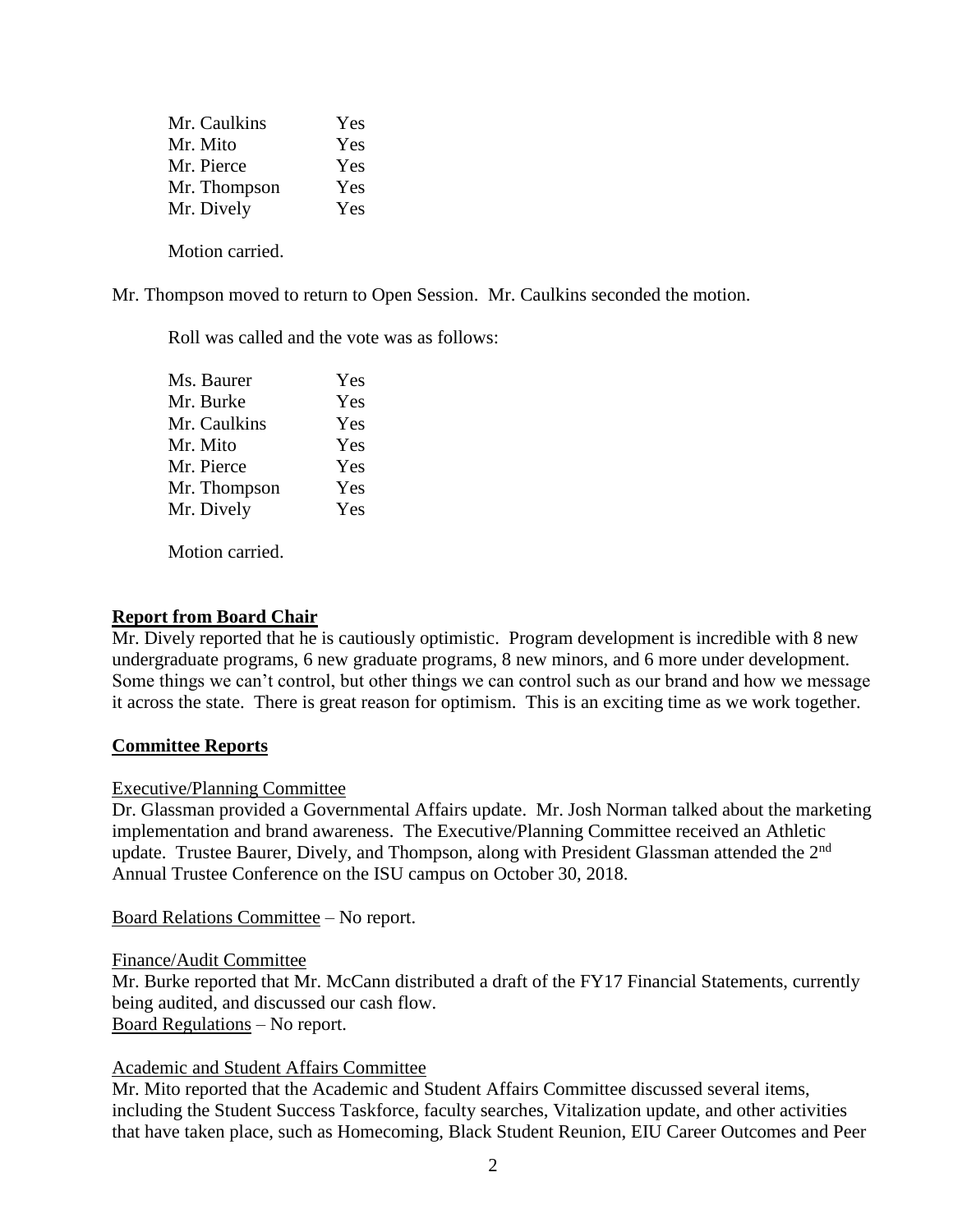Comparisons, Veteran's Day Ceremony, and the Lincoln Academiy of Illinois Student Laureate Award – Springfield Ceremony.

## **Action Items**

1. Ms. Baurer moved to approve the minutes of the Board Meeting on September 22, 2017. Mr. Thompson seconded the motion.

Roll was called and the vote was as follows:

| Ms. Baurer   | Yes |
|--------------|-----|
| Mr. Burke    | Yes |
| Mr. Caulkins | Yes |
| Mr. Mito     | Yes |
| Mr. Pierce   | Yes |
| Mr. Thompson | Yes |
| Mr. Dively   | Yes |

Motion carried.

- 2. Executive Session Minutes The Board reviewed Executive minutes in closed session and because there is a continuing need for confidentiality, those minutes remain closed.
- 3. Mr. Thompson moved to approve the Contract Renewal and Successor Agreement for Operating Engineers, Local 399. The Agreement was ratified on October 24, 22017, and the effective date of the agreement is August 1, 2017 through July 31, 2019. There are approximately seven members in the bargaining unit. The Operating Engineer members shall receive a one percent (1%) across the board increase for year one and a one percent (1%) across the board increase for year two. Mr. Pierce seconded the motion.

Roll was called and the vote was as follows:

| Ms. Baurer      | Yes |
|-----------------|-----|
| Mr. Burke       | Yes |
| Mr. Caulkins    | Yes |
| Mr. Mito        | Yes |
| Mr. Pierce      | Yes |
| Mr. Thompson    | Yes |
| Mr. Dively      | Yes |
| Motion carried. |     |
|                 |     |

4. Mr. Caulkins moved to approve the Contract Renewal and Successor Agreement for Painters District Council #58. The Agreement was ratified on September 20, 2017, and the effective date of the agreement is May 1, 2017 through April 30, 2020. There are approximately four members in the bargaining unit. Retroactive payments will be implemented in accordance with recently modified certified prevailing rates from the Illinois Department of Labor and Coles County. Mr. Pierce seconded the motion.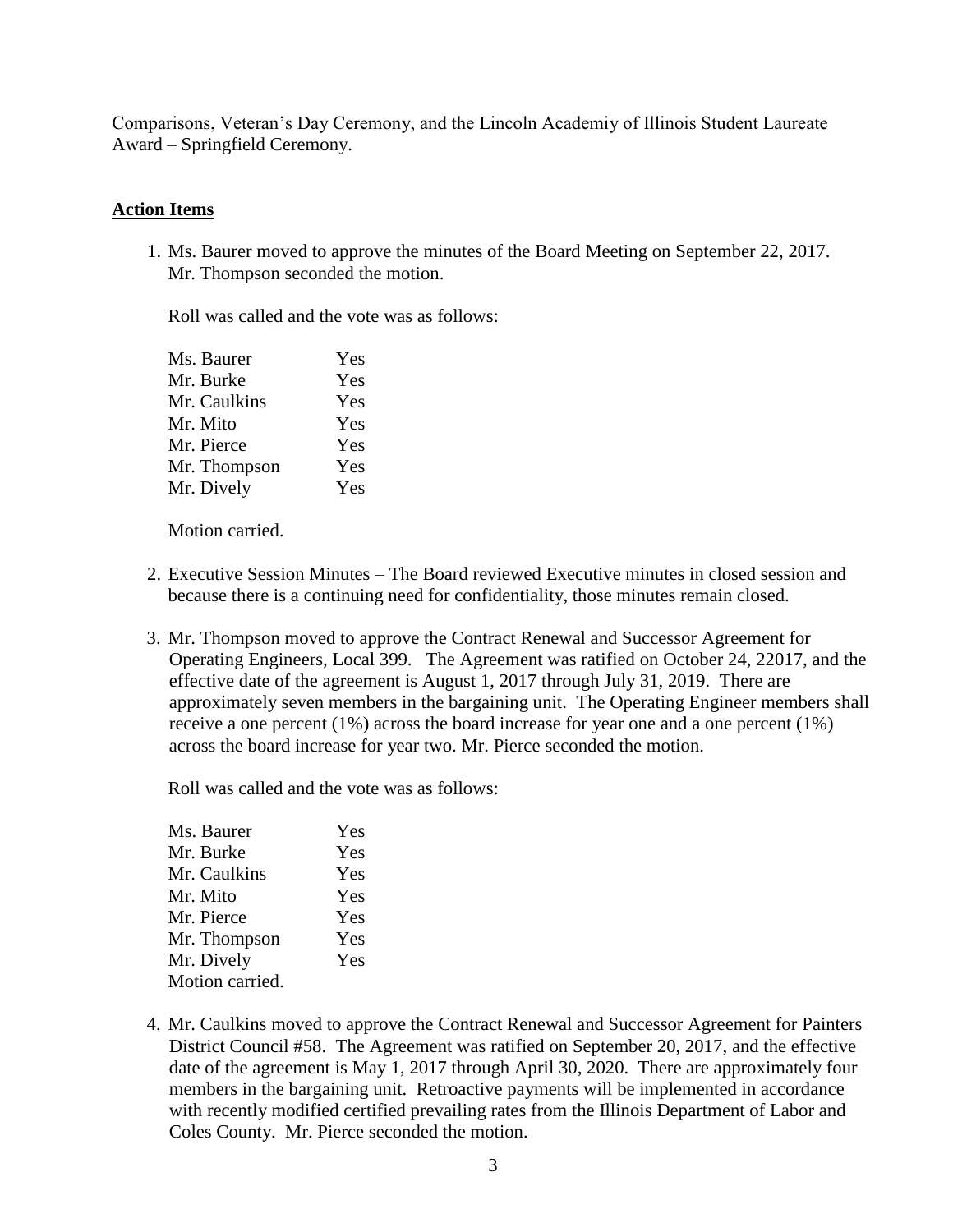Roll was called and the vote was as follows:

| Ms. Baurer   | Yes |
|--------------|-----|
| Mr. Burke    | Yes |
| Mr. Caulkins | Yes |
| Mr. Mito     | Yes |
| Mr. Pierce   | Yes |
| Mr. Thompson | Yes |
| Mr. Dively   | Yes |

Motion carried.

5. Ms. Baurer moved to approve the Contract Renewal and Successor Agreement for IBEW Local #146 for one year with no changes. The Agreement was ratified on September 8, 2017, and the effective date of the contract is September 8, 2017 through August 31, 2018. There are approximately eight members in the bargaining unit. Bargaining unit employees shall receive prevailing rates in accordance with Illinois Department of Labor rates for Coles County for Electricians. Mr. Burke seconded the motion.

Roll was called and the vote was as follows:

| Ms. Baurer   | Yes |
|--------------|-----|
| Mr. Burke    | Yes |
| Mr. Caulkins | Yes |
| Mr. Mito     | Yes |
| Mr. Pierce   | Yes |
| Mr. Thompson | Yes |
| Mr. Dively   | Yes |

Motion carried.

6. Mr. Caulkins moved to approve the new degree program, B.S. in Health Administration. The B.S. in Health Administration program will replace the B.S. in Health Promotion: Health Administration Option. Health Administration remains in high demand as a major, and establishing Health Administration as a stand-alone degree program rather than an option within the Health promotion major will increase its visibility to prospective students. The proposed stand-alone major is cost neutral, enhances curricular efficiency by leveraging existing general education courses (up to 7 semester hours), and will lead to enhanced enrollments vis-à-vis program visibility. Mr. Burke seconded the motion.

Roll was called and the vote was as follows:

| Ms. Baurer   | Yes        |
|--------------|------------|
| Mr. Burke    | <b>Yes</b> |
| Mr. Caulkins | Yes        |
| Mr. Mito     | Yes        |
| Mr. Pierce   | Yes        |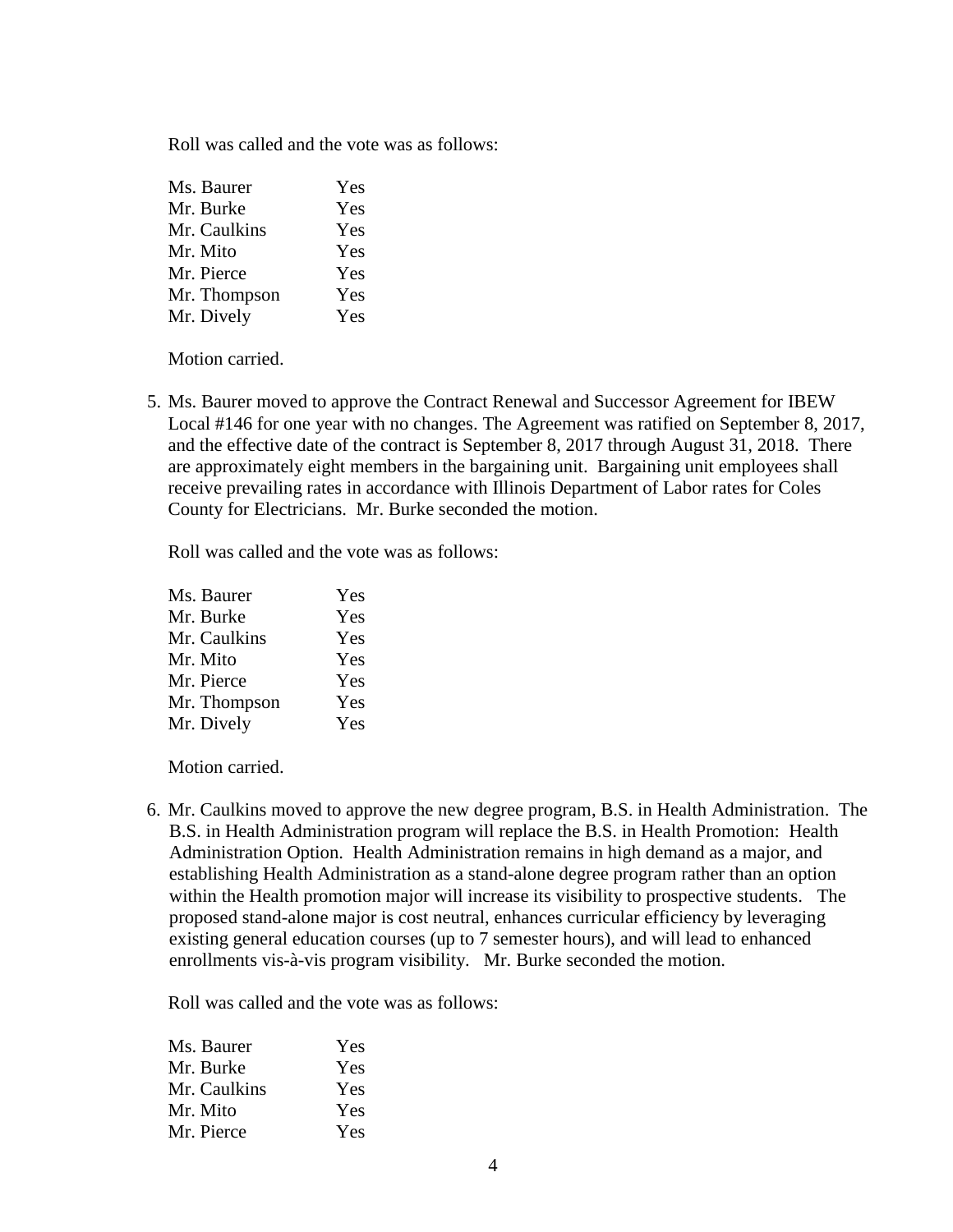Mr. Thompson Yes Mr. Dively Yes

Motion carried.

7. Mr. Pierce moved to grant authorization to the university administration to set tuition for dual credit students for AY 17-18. Due to the variety of courses provided and school districts served, flexibility regarding the setting of tuition is needed to develop site-specific programs in a timely manner. Mr. Thompson seconded the motion.

Roll was called and the vote was as follows:

| Ms. Baurer   | Yes |
|--------------|-----|
| Mr. Burke    | Yes |
| Mr. Caulkins | Yes |
| Mr. Mito     | Yes |
| Mr. Pierce   | Yes |
| Mr. Thompson | Yes |
| Mr. Dively   | Yes |
|              |     |

Motion carried.

# **Information Items**

### **President's Report**

### **Title IX Overview**

In the overview, Dr. Shawn Peoples outlined how Title IX, which has banned sex discrimination in schools since 1972, covers every aspect of federally funded programs including: access to higher education, athletics, education for pregnant and parenting students, sexual harassment, and sexual assault. This overview also gave information on gender equity in athletics, full and effective accommodation of interests and athletic abilities, corrective measures and prevention for sexual harassment/violence, Complaint/Disciplinary procedures, complaint investigation, reporting and training requirements, and prevention and awareness.

# **Marketing and Branding Update:**

Mr. Josh Norman provided a marketing and branding update. It's not about reinventing who we are. It is about re-affirming and reminding people about who we have always been. He spoke about how EIU's new branding initiative is taking off with commercials airing on local television stations, 108 boards are posted across IL, 30-second spots are running in 40 movie theaters across IL, banner and video ads are displayed on desktops, tablets, and mobile devices, Pandora spots and banners, Search Engine marketing, and marketing is on various social media platforms including: Facebook, Instagram, and YouTube.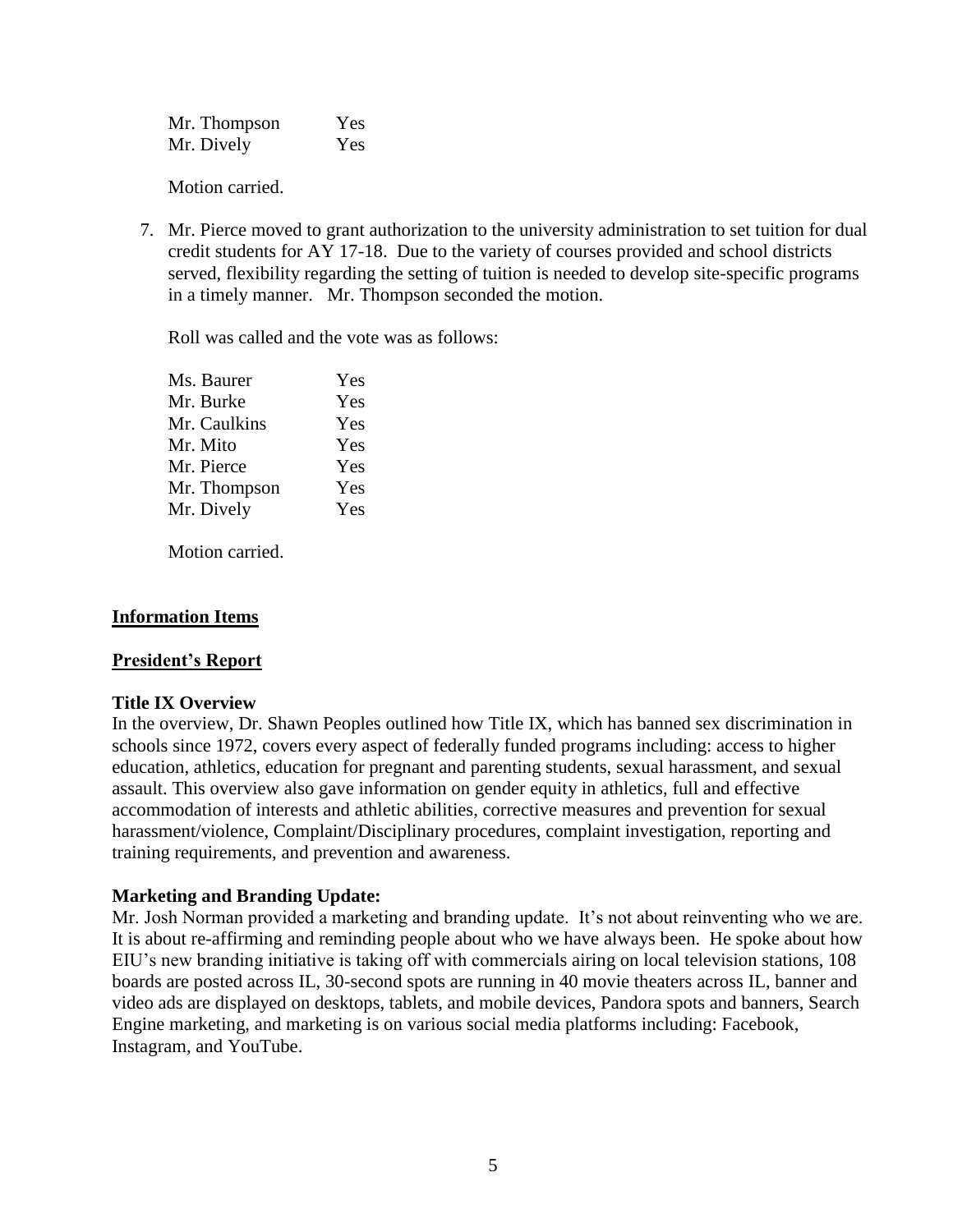## **Alumni Association Report**

Mr. Terry Prillaman, President of the Alumni Association, provided a report. Twenty board members govern the Alumni Association and manage over \$2.4 million in assets with an annual budget of \$170K. The Association assists with alumni events, receptions and other events as needed. The Association identifies opportunities where help can be administered in recruiting undergraduate students. During homecoming weekend, the Alumni Association honored ten alumni, and, during the past year, the Association awarded several scholarships, including the Livingston C. Lord Scholarship, which has been awarded since the 1930s. Mr. Prillaman noted that the Alumni Association provides funding to numerous departments on campus.

## **Earned Degrees Report**

In FY 2017, 2,550 degrees were awarded, a slight increase from the previous year. Kinesiology and Sports Studies was the largest undergraduate major, and Technology was the largest Master's Degree program. In FY 2017, minorities received 457 degrees, or 18% of the total degrees conferred. Eastern's 6-year graduation rate (IPEDS/NCAA methodology) is 57%.

## **Reports from Constituencies**

Faculty Senate – No report

Staff Senate – No report

Student Government – Student Body President Luke Young was pleased to announce the success of Student Government's "Keys to Success" event. In addition, Mr. Young also spoke about how Student Government plans to work towards getting a statue of a panther put on campus to help campus beautification. Furthermore, Mr. Young spoke about forming a survey for incoming students which would help to easily connect new students to groups and events that match their interests. Finally, he spoke about making Presidential visits to RSOs, to increase the visibility of student government, while simultaneously gathering information about the nature of certain RSOs, and how student government may help to address their concerns.

### **Summary of Purchases \$100,000 - \$249,999**

| <b>Vendor</b>         | <b>Type of Purchase</b> | <b>Bids</b> | Amount       |
|-----------------------|-------------------------|-------------|--------------|
| Ellucian Company L.P. | Banner 9 Upgrade        | (A)         | \$121,860.00 |

(A) Sole Source

### **FY 2018 Deposit and Investment Report**

For the quarter ending September 30, 2017: Operating Funds Investment Performance – The University had an average daily investment balance of \$34,684,806.73 and a net average daily balance of \$31,925,442.58. The annualized average yield was 1.03 percent. Endowment Funds Investment Performance – The Portfolio Market Value as of September 30, 2017 was \$5,300,283.88, which was a 3.16 percent return on investments for the quarter.